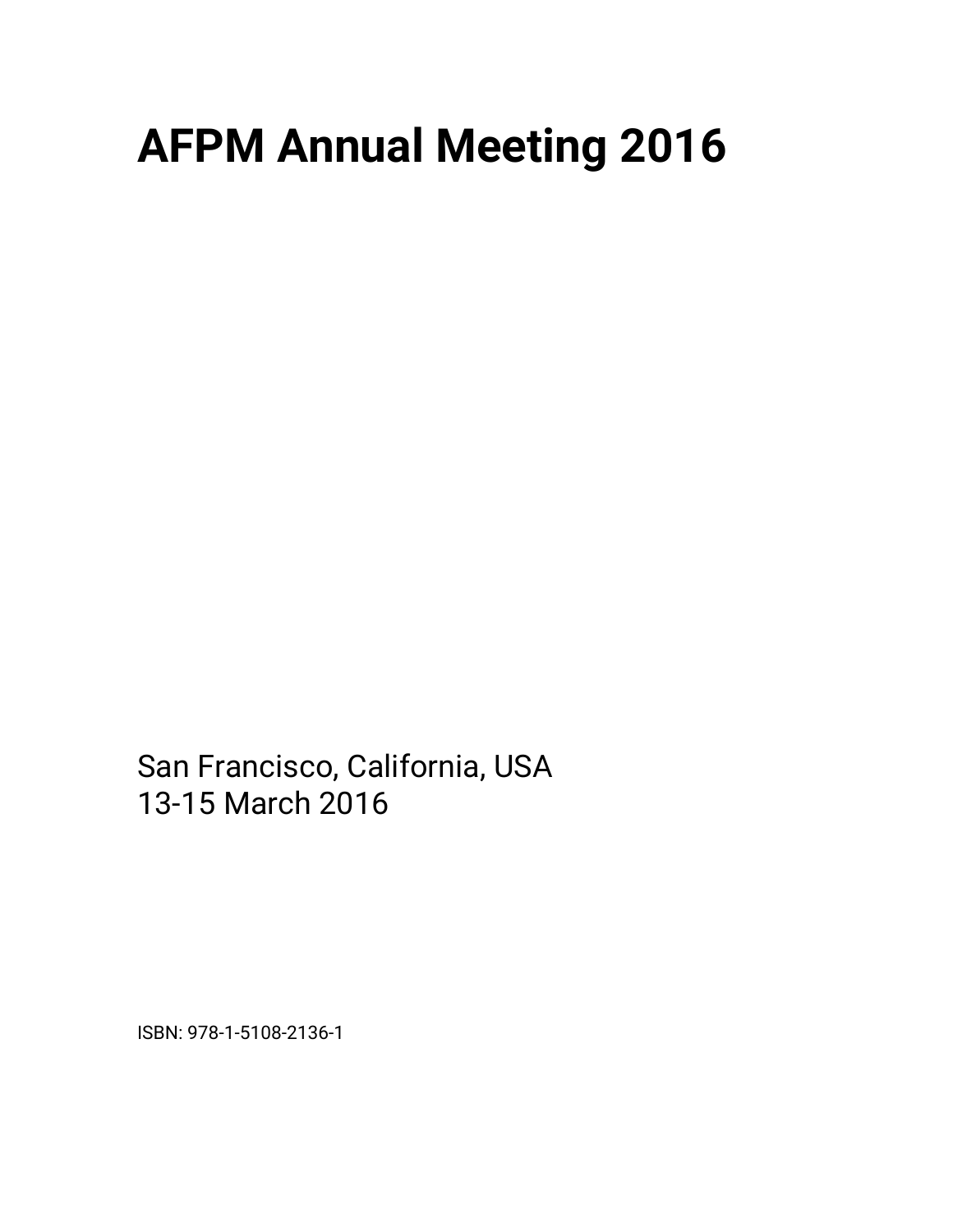**Printed from e-media with permission by:** 

Curran Associates, Inc. 57 Morehouse Lane Red Hook, NY 12571



**Some format issues inherent in the e-media version may also appear in this print version.** 

Copyright© (2016) by American Fuel & Petrochemical Manufacturers (AFPM) All rights reserved.

Printed by Curran Associates, Inc. (2016)

For permission requests, please contact American Fuel & Petrochemical Manufacturers (AFPM) at the address below.

American Fuel & Petrochemical Manufacturers (AFPM) 1667 K Street, NW, Suite 700 Washington DC 20006 USA

Phone: (202) 457-0480 Fax: (202) 457-1486

info@afpm.org

## **Additional copies of this publication are available from:**

Curran Associates, Inc. 57 Morehouse Lane Red Hook, NY 12571 USA Phone: 845-758-0400 Fax: 845-758-2633 Email: curran@proceedings.com Web: www.proceedings.com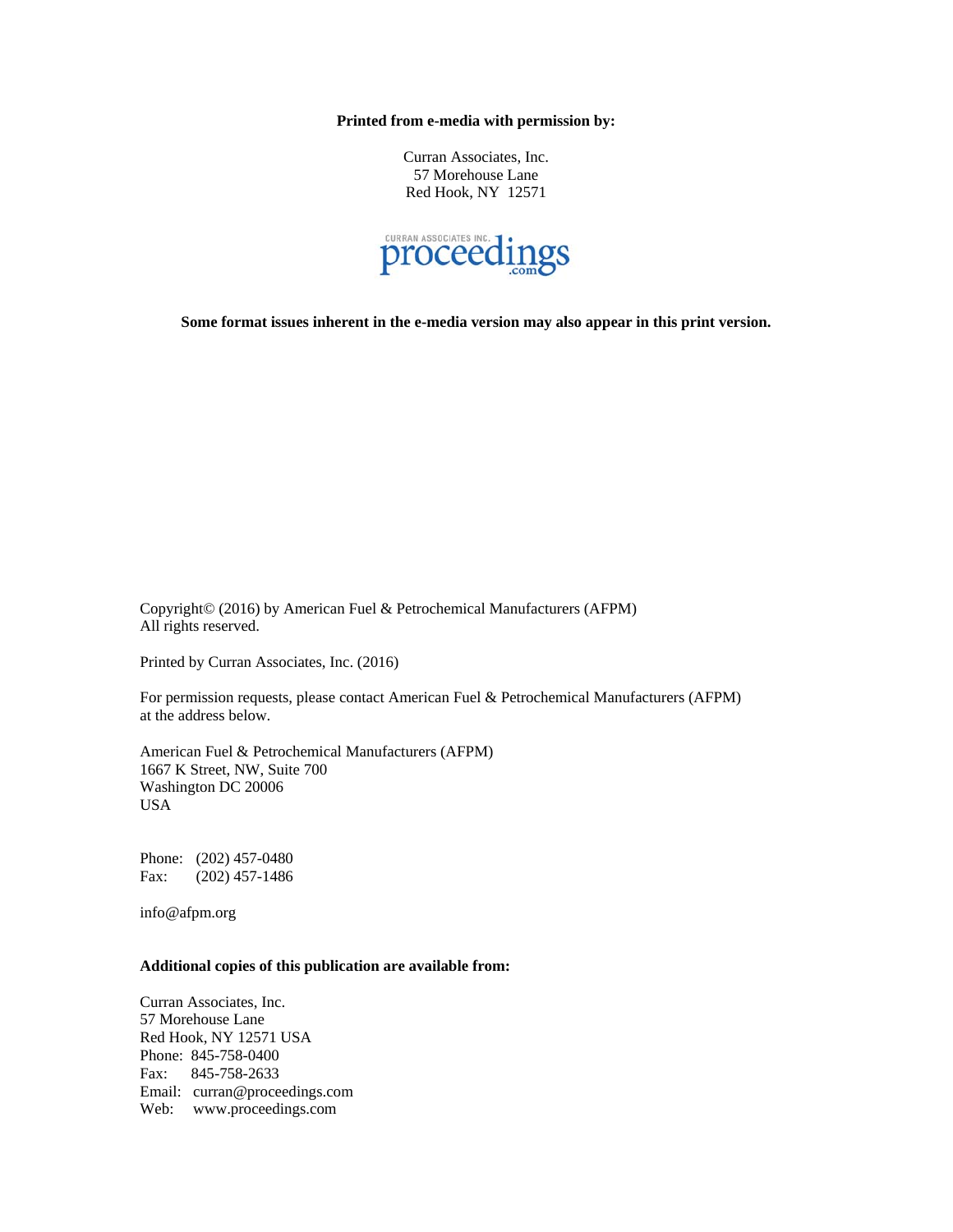| Monday, March 14, 2016<br>2:00 PM TO 5:00 PM |                                                                                                                                                                |                                                                                                                                                                                                        |                                                                                                                                                                       |                                                                                                                                                      |                                                                                                                                                                    |  |  |
|----------------------------------------------|----------------------------------------------------------------------------------------------------------------------------------------------------------------|--------------------------------------------------------------------------------------------------------------------------------------------------------------------------------------------------------|-----------------------------------------------------------------------------------------------------------------------------------------------------------------------|------------------------------------------------------------------------------------------------------------------------------------------------------|--------------------------------------------------------------------------------------------------------------------------------------------------------------------|--|--|
|                                              | <b>HYDROPROCESSING</b>                                                                                                                                         | PROCESS SAFETY                                                                                                                                                                                         | <b>FCC OPERATIONS</b>                                                                                                                                                 | <b>GASOLINE PROCESSES</b>                                                                                                                            | <b>RESID CONVERSION</b>                                                                                                                                            |  |  |
| 2:00 PM                                      | <b>Increasing Refinery Product</b><br>Slate Flexibility via Revamping<br>the Cat Feed Hydrotreater<br>David Schwalie<br>Axens. North America<br>AM-16-01       | Five Large Mechanical Integrity<br>Losses - The What, Why, & How<br>They Happened<br>John Reynolds<br>98<br>Intertek AIM<br>AM-16-07                                                                   | New and Old Equations Tie Together<br>75 Years of FCC Standpipe<br>Experience<br>173<br>Phillip Niccum<br><b>KP</b> Engineering<br>AM-16-13                           | How Real is the Peak in US<br>Gasoline Demand?<br>Linda Giesecke<br>306<br>Wood Mackenzie<br>AM-16-19                                                | What's Next for US Coking Units?<br>Richard Conticello<br>Amec Foster Wheeler<br>AM-16-28<br>390                                                                   |  |  |
| 2:30 PM                                      | Premium Products and Upgrades<br>Using HDC Catalyst Systems<br>David Vannauker<br>23<br><b>Haldor Topsoe</b><br>AM-16-02                                       | Following Procedures Can Save<br>Lives<br>Tom Fiske<br>114<br>Yokogawa<br>AM-16-08                                                                                                                     | The Changing Impact of Coke on<br>Catalyst in FCC Operations<br>204<br>Warren Letzsch<br>Technip-Stone and Webster<br>AM-16-14                                        | The Light Naphtha Surplus and the<br>Potential Impact of Tier 3 Sulfur<br>Charles Kemp<br>Baker & O'Brien $315$<br>AM-16-20                          | <b>Hydrocracking Difficult Residue-</b><br>derived Vacuum Gas Oils<br>Theo Maesen<br>Chevron Lummus Global $412$<br>AM-16-29                                       |  |  |
| 3:00 PM                                      | Adapting Quickly to the Changing<br>Refining Market and Regulations<br>Laura Kadlec<br>UOP, A Honeywell Company<br>AM-16-05<br>33                              | Process Event Avoidance: Using<br><b>Identification of Process Faults</b><br>to Avoid Abnormal Process<br>Events<br><b>Thomas Kindervater</b><br>122<br>Center for Operator<br>Performance<br>AM-16-09 | Identifying the Root Cause of<br>Afterburn in Fluidized Catalytic<br>Crackers<br>Rav Fletcher<br>228<br>CPFD-Software<br>AM-16-15                                     | A Breakthrough Technology for<br>Producing High-octane Alkylate<br>Mitrajit Mukherjee<br>Exelus Inc.<br>AM-16-21<br>N/A                              | <b>Environmental Solutions to Coke</b><br>Drum Quenching 423<br>John Ward<br>Bechtel Hydrocarbon Technology<br>Solutions<br>AM-16-30                               |  |  |
| 3:30 PM                                      | Tæ}æfā,*Án@AÜ^-āj^¦©Áp^^å<br>-liÁ00& ^æ ã *ÁTãåå ^ÁÖãαãlæ<^<br>ŸāNå •Á ão @AQ 1 ¦[ç^å ÁÔææ† • c<br>Alex Yoon<br><b>Chevron Lummus Global</b><br>46<br>AM-16-04 | Using a Data-driven Method of<br>Accident Analysis: A Case Study<br>of the Human Performance<br><b>Reliability Process</b><br>139<br><b>William Brokaw</b><br>Kestrel Management LLC<br>AM-16-10       | Combating the Negative Effects of<br>Iron in the FCC at Philadelphia<br><b>Energy Solutions</b><br>245<br>Patrick Salemo<br>Philadelphia Energy Solutions<br>AM-16-16 | Successful Start-up of the First<br>Solid Catalyst Alkylation Unit<br>Jackeline Medina<br>CBI/Lummus Refining and<br>Gasification<br>AM-16-22<br>329 | <b>WORKFORCE</b><br><b>DEVELOPMENT</b><br>Narrow the Skills Gap, Improve<br>Productivity and Increase<br>Retention<br>N/A<br>Don Whyte<br><b>NCCER</b><br>AM-16-25 |  |  |
|                                              | Refinery Yield Flexibility through<br><b>Hydrocracking Technology</b><br>David Pappal<br>Valero Energy 63<br>AM-16-03                                          | <b>Beyond Management Systems:</b><br><b>Achieving Operational</b><br>Excellence<br>156<br>Alfonsius Ariawan<br>DuPont Sustainable Solutions<br>AM-16-11                                                | BoroCat - An Innovative Solution<br>from Boron-based Technology<br>Platform for FCC Unit Performance<br>Improvement<br>273<br>Shaun Pan<br><b>BASF</b><br>AM-16-17    | Solutions for Producing Higher<br>Octane Gasoline<br>Marina Minin<br>UOP, A Honeywell Company<br>AM-16-23<br>346                                     | New Workforce Development<br>Tools and Technology<br><b>Daniel Groves</b><br>Construction Industry Resources,<br>LLC.<br>N/A<br>AM-16-26                           |  |  |
| <b>M405:1</b>                                | Kinetic Insights Drive Improved<br><b>Hydrotreater Performance</b><br><b>Robert Bliss</b><br>Albemarle Corporation $76$<br>AM-16-06                            | <b>High Reliability Organizations:</b><br>Managing Risk in Complex<br><b>Operating Environments</b><br>166<br><b>Christopher Seifert</b><br>Wilson Perumal & Company<br>AM-16-12                       | Breakthrough Methods for Evaluation<br>of Metals Poisoning in FCC Catalyst<br>Ryan Nickell<br>Albemarle Corporation 283<br>AM-16-18                                   | Best Practices in Motor Gasoline<br>Blendina<br>James Brown<br>Applied Instruments Technologies,<br>Inc.<br>368<br>AM-16-24                          | Levelling Up: Progress from<br>Operator Training to Competency<br>Management.<br>436<br>John Roffel<br>Honeywell Control Systems Ltd.<br>AM-16-27                  |  |  |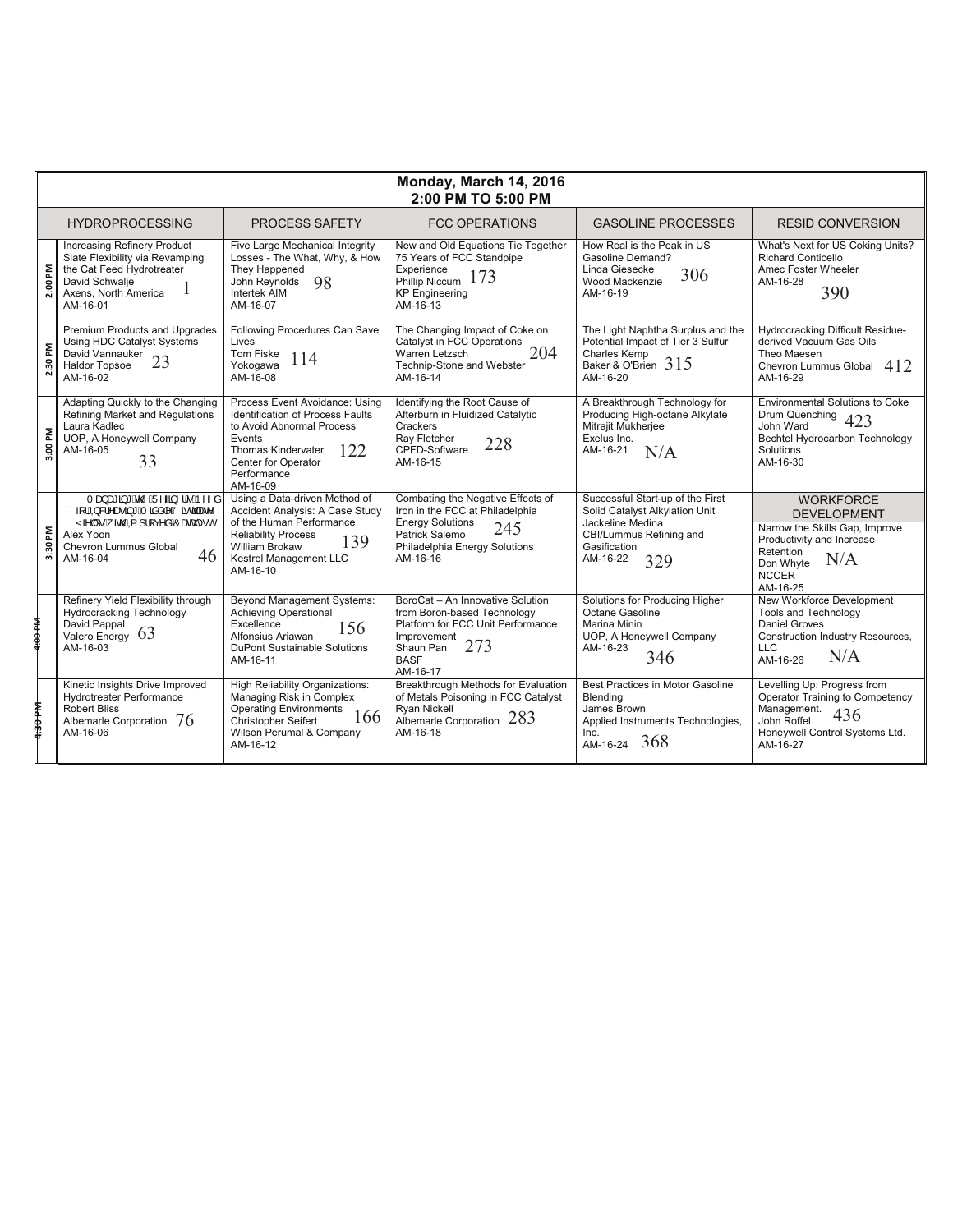| <b>TUESDAY MORNING MARCH 15, 2016</b><br>9:00 AM TO 11:30 PM |                                                                                                                          |                                                                                                                                                                                           |                                                                                                                                                                                   |                                                                                                                                                          |                                                                                                                                                                                                                                  |  |
|--------------------------------------------------------------|--------------------------------------------------------------------------------------------------------------------------|-------------------------------------------------------------------------------------------------------------------------------------------------------------------------------------------|-----------------------------------------------------------------------------------------------------------------------------------------------------------------------------------|----------------------------------------------------------------------------------------------------------------------------------------------------------|----------------------------------------------------------------------------------------------------------------------------------------------------------------------------------------------------------------------------------|--|
| <b>PETROCHEMICALS</b>                                        |                                                                                                                          | <b>RELIABILITY</b>                                                                                                                                                                        | <b>ENVIRONMENTAL</b>                                                                                                                                                              | <b>OPERATIONS &amp;</b><br><b>TURNAROUNDS</b>                                                                                                            | <b>STRATEGIC ISSUES</b>                                                                                                                                                                                                          |  |
| 9:00 AM                                                      | The Future of Chemicals<br>Michael Krenek<br>Deloitte<br>453<br>AM-16-31                                                 | Managing Complexities on Asset<br>Management in Refining<br>Companies<br>496<br>Hiran Bhadra<br><b>KPMG</b><br>AM-16-36                                                                   | Fenceline and Community<br>Monitoring - The State of the Art<br>and Implications to Modern<br><b>Refinery Operations</b><br>Troy M. Boley<br>N/A<br><b>IMACC. LLC</b><br>AM-16-41 | Achieving an Operator<br>Ownership Culture<br>Mark Parris<br>Shell International Exploration<br>and Production<br>635<br>AM-16-46                        | How Long Can US Product<br>Exports Continue to Grow?<br>Alan Gelder<br>Wood Mackenzie $701$<br>AM-16-51                                                                                                                          |  |
| 9:30 AM                                                      | What's Cracking? The Coming<br>Battle between Ethane and<br>Propane<br>Debnil Chowdhury<br>IHS Inc.<br>N/A<br>AM-16-32   | <b>Best Practices for Performing</b><br>Data Mining from Unstructured<br>Data for Mechanical Integrity<br><b>Brent Stanley</b><br><b>Asset Data Integrity Services</b><br>AM-16-37<br>N/A | The Refinery "RTR" Rule -<br>Major Refinery Impacts and<br><b>Targeted Solutions</b><br>Mark Lockhart<br>Burns & McDonnell 537<br>AM-16-42                                        | A Solution for the Increasing<br>Amine Cycle in Refinery<br>Operations<br>654<br>James Noland<br>Dorf Ketal Chemicals LLC<br>AM-16-47                    | Where's the Resid?<br>Steven Graybill<br>Downstream Advisors, Inc.<br>AM-16-52<br>711                                                                                                                                            |  |
| 10:00 AM                                                     | Outlook for Petrochemical<br>Spending<br>475<br><b>Trey Hamblet</b><br>Industrial Info Resources, Inc.<br>AM-16-35       | The Business Case for Reliability<br>Benchmarking<br>503<br>Jeffrey Dudley<br>Solomon Associates<br>AM-16-38                                                                              | "Closing the Loop" on RCRA<br>listed K-170<br>Larry Weber<br>Cat'Fine Management<br><b>Technologies LLC</b><br>AM-16-43<br>591                                                    | Benchmarking & Optimizing<br>Maintenance Work Scope for<br>Turnarounds<br>665<br><b>Brett Schroeder</b><br><b>Asset Performance Networks</b><br>AM-16-48 | IH <sup>2</sup> Technology Case Study:<br>Lowering Investment Risk by<br>Integrating Advanced Biofuel<br>Production with Existing<br>Refining Infrastructure<br>Celeste McLeod<br><b>CRI Catalyst Company</b><br>AM-16-53<br>N/A |  |
| ξ<br>10:30                                                   | Petrochemical Scenario Planning<br>and Regional Competitive Shifts<br>Karl Bartholomew<br><b>ICIS</b><br>483<br>AM-16-34 | Implementing Reliability in Oil &<br>Gas through the CMMS<br>Aaron Schofield<br>Electronic Data, Inc.<br>AM-16-39<br>507                                                                  | Alternatives to Flare Gas<br>Recovery for Sour Gas<br>Kenneth McIntush<br>605<br><b>Trimeric Corporation</b><br>AM-16-44                                                          | Optimization for a Successful<br>Turnaround<br>675<br>Matthew Popovacki<br>T.A. Cook Consultants Inc.<br>AM-16-49                                        | <b>Adapting Petrochemical</b><br>Processes For Enhancing Tier<br>3 Gasoline Blending Options<br>Melvin Larson<br><b>KBC Advanced Technologies</b><br>AM-16-54<br>725                                                             |  |
| 11:00 AM                                                     | <b>Building the Midstream Company</b><br>of the Future<br>Tom Hiddemen<br><b>KPMG</b><br>AM-16-33<br>N/A                 | An Integrated, Modular Solution<br>for Plantwide Asset Management<br><b>Martin Turk</b><br>Schneider Electric<br>AM-16-40<br>518                                                          | Sulfur Recovery Tail Gas<br>Handling Options for Optimized<br>Refinery SRU Performance<br><b>Laurent Thomas</b><br>Shell Global Solutions 622<br>AM-16-45                         | <b>Expediting Reactor Entry with</b><br>Chemistry<br>690<br>Armand Abay<br>Refined Technologies Inc.<br>AM-16-50                                         | Security and Risk Mitigation -<br><b>Practical and Cost-Effective</b><br>Solutions by the US Nuclear<br>Industry<br>Gary Hayner<br>740<br>Jensen Hughes<br>AM-16-55                                                              |  |